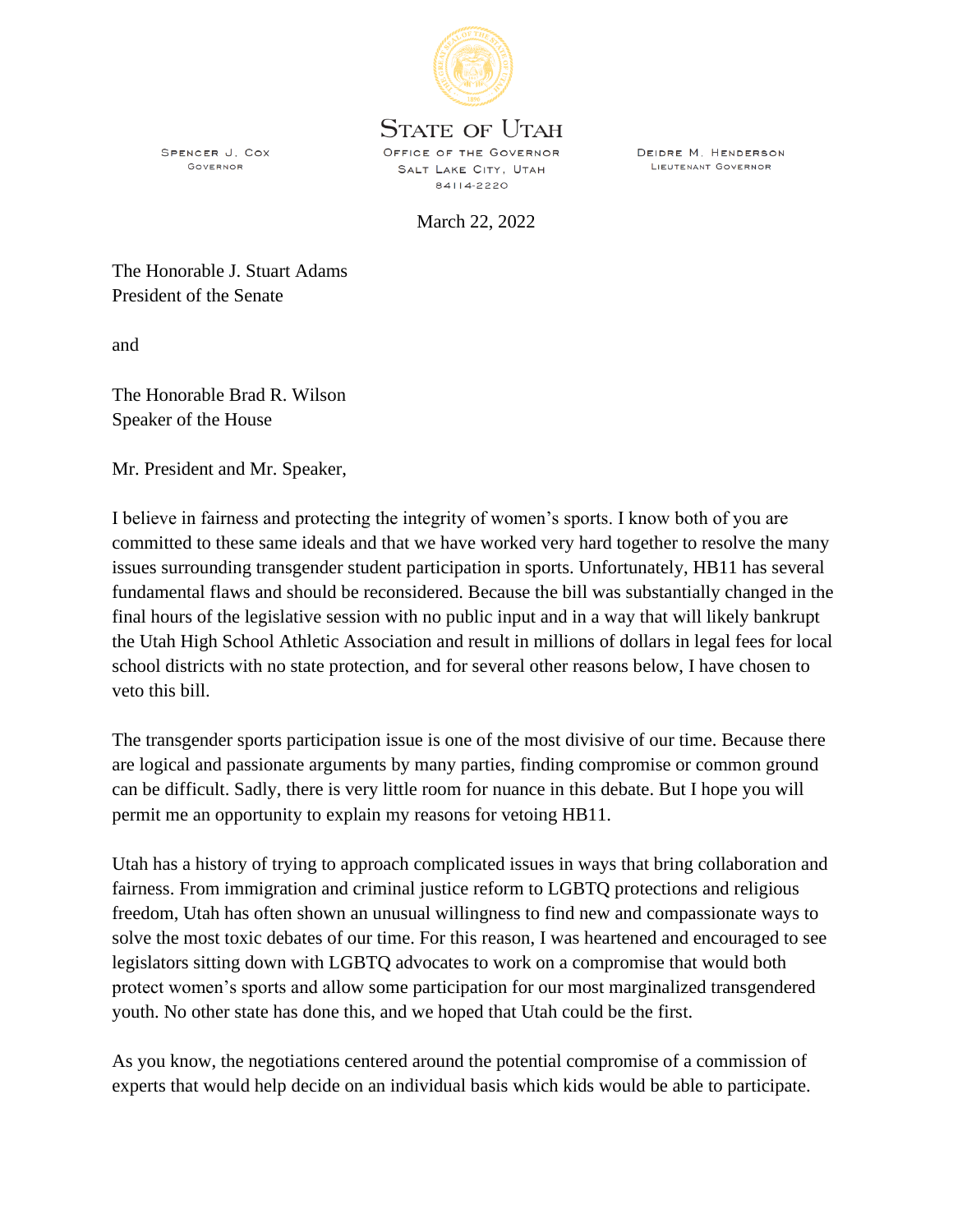The concept was fairly simple. For the very small number of transgender kids who are looking to find a sense of connection and community–without posing any threat to women's sports–the commission would allow participation. However, the committee would prohibit participation in the rare circumstance of an outlier who could pose a safety threat or dominate a sport in a way that would eliminate competitive opportunities for biological females.

Unfortunately, over time, the negotiations got bogged down debating the makeup of the commission and some of the language in the bill. While we were not able to reach an agreement on the commission, the bill sponsors did agree to remove some of the most troubling language. As the hallmark of a good compromise, neither side was thrilled, but there was a path forward. And while I admit it was not perfect, there was general agreement that we could pass the bill and continue tweaking the concept during the next year as necessary.

On the last day of the legislative session we began hearing rumors of a 4th substitute of the bill that would implement an all-out ban, with the new commission only coming into play if a court prohibited the ban. While it is not unusual to have legislators propose changes to bills, it is unusual to have major overhauls proposed at the last minute on significant policy issues that had been the subject of so much negotiation. It is even rarer to have these pass, especially with no communication with those who had been negotiating the issue. So, you can imagine my surprise when the 4th substitute was revealed late on the last day of the session and debated and passed just a few hours before midnight.

It is important to note that a complete ban was never discussed, never contemplated, never debated and never received any public input prior to the Legislature passing the bill on the 45th and final night of the session. For this reason, many legislators who might have otherwise supported the policy felt compelled to vote against it.

I believe in process. How we make policy matters almost as much as the policy itself. An opportunity to participate is a critical component of public trust. While changes are inevitable, this was more than just a cosmetic change. This was a complete reversal of every discussion, public or private. Every article written by the media on this issue was about the commission and a compromise. Every answer given during press availability was about the commission and a compromise.

Much of the debate that night centered around the difficulties of bad process and a lack of time to get constituent input. This lack of time and input has serious legal and financial implications as well (more on that below). And while I appreciate the apologies I have received from legislators involved in the truncated proceeding, I feel a veto is necessary to improve the process and to better allow the public an opportunity to weigh in.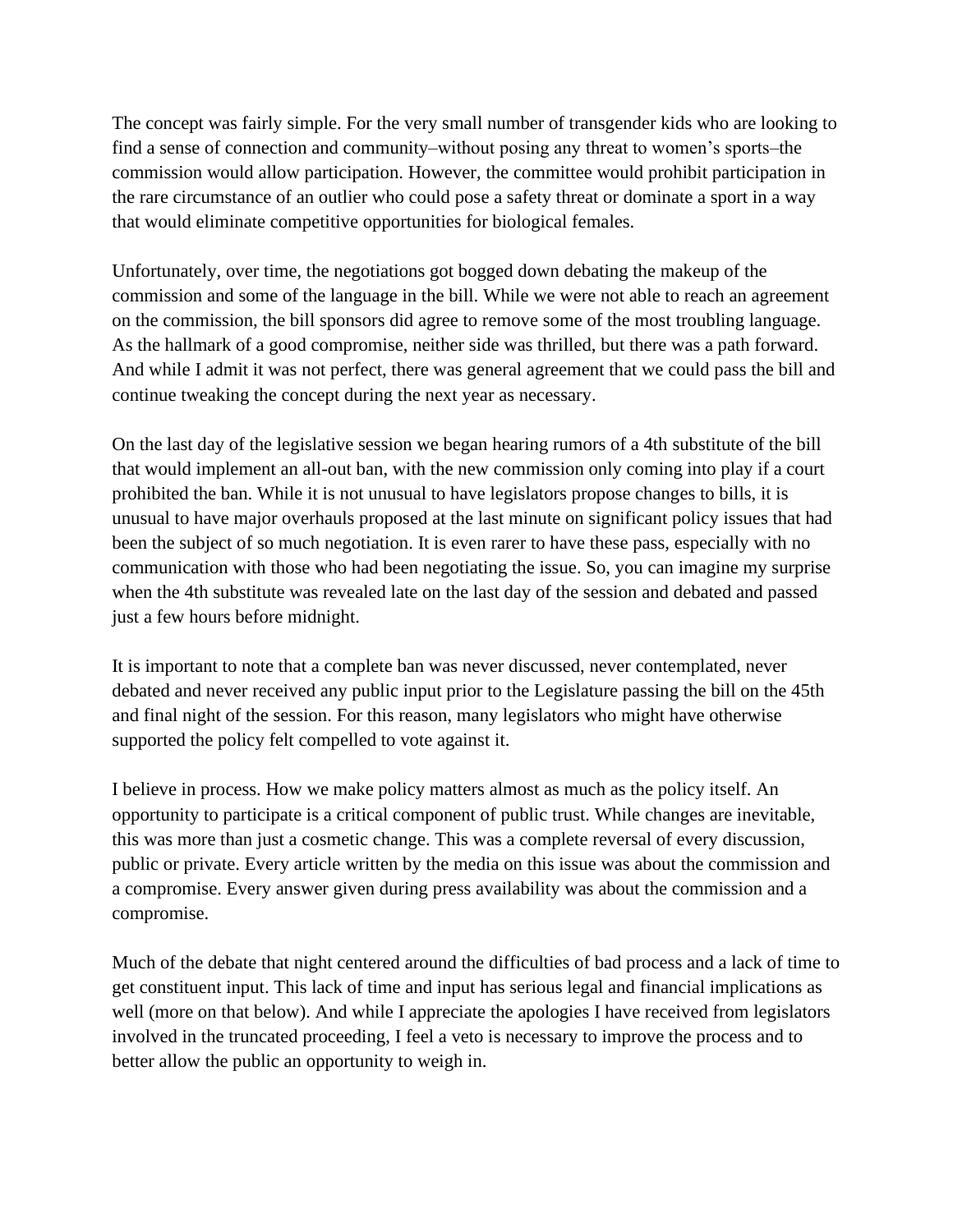One of the worst results of that process was the inability of legislators to understand the financial impacts that will be forced upon the Utah High School Athletic Association (UHSAA) and local Utah school districts that will inevitably get sued under this bill. The UHSAA is a private organization and runs the real risk of insolvency and bankruptcy, putting our entire state athletics program in danger. Having just completed a lengthy and very expensive lawsuit, the organization does not have significant reserves on hand. Furthermore, the UHSAA has been clear that if the state ever attempted a ban, the state would also need to provide indemnification to hold the organization harmless in the forthcoming lawsuit.

Unfortunately, HB11 provides no financial protection for the UHSAA, only an explicit invitation for a lawsuit. With several lawsuits already being litigated across the country, why would Utah insist — even encourage — expensive and debilitating legal action with no recourse for the organization that serves our own student athletes and schools? I hope you can agree that if we want to protect women's sports, bankrupting the institution that is responsible for their participation is a bad place to start.

To make matters worse, shortly after the introduction of the 4th substitute there was a hastily adopted amendment to explicitly exclude Utah's local schools from indemnification. Because the 4th substitute was so quickly introduced and at the very end of the session, there was significant confusion at the time about the reason such a clause was necessary and the impact it would have. Clearly, the reason for the amendment was to avoid a fiscal note that could not have been funded at such a late hour without nullifying the bill. However, during the discussion on the Senate floor it was incorrectly argued that government immunity would protect schools from a lawsuit based on the ban. Because these lawsuits would involve potential civil rights violations, they would not qualify for governmental immunity. This means that schools would inevitably face costly litigation and the potential for significant damages.

For this reason, many schools across the state of Utah have reached out expressing concern. Had they been aware of the language of the 4th substitute with enough time to comment, they undoubtedly would have shared a similar message with legislators who were forced to vote on the bill with no public input. Again, why would we risk significant legal exposure for some of our poorest schools with no financial support when other states are already funding identical legal defenses across the country? If the state insists on a policy that encourages significant litigation, I believe the state should pay for the litigation. It is my understanding that you have polled your members and that you have the sufficient two-thirds majority to override a veto. Should this occur, I will immediately call a special session to change this section of the bill in order to avoid bankrupting our athletic association and local schools. A simple veto override will not resolve this fundamental issue.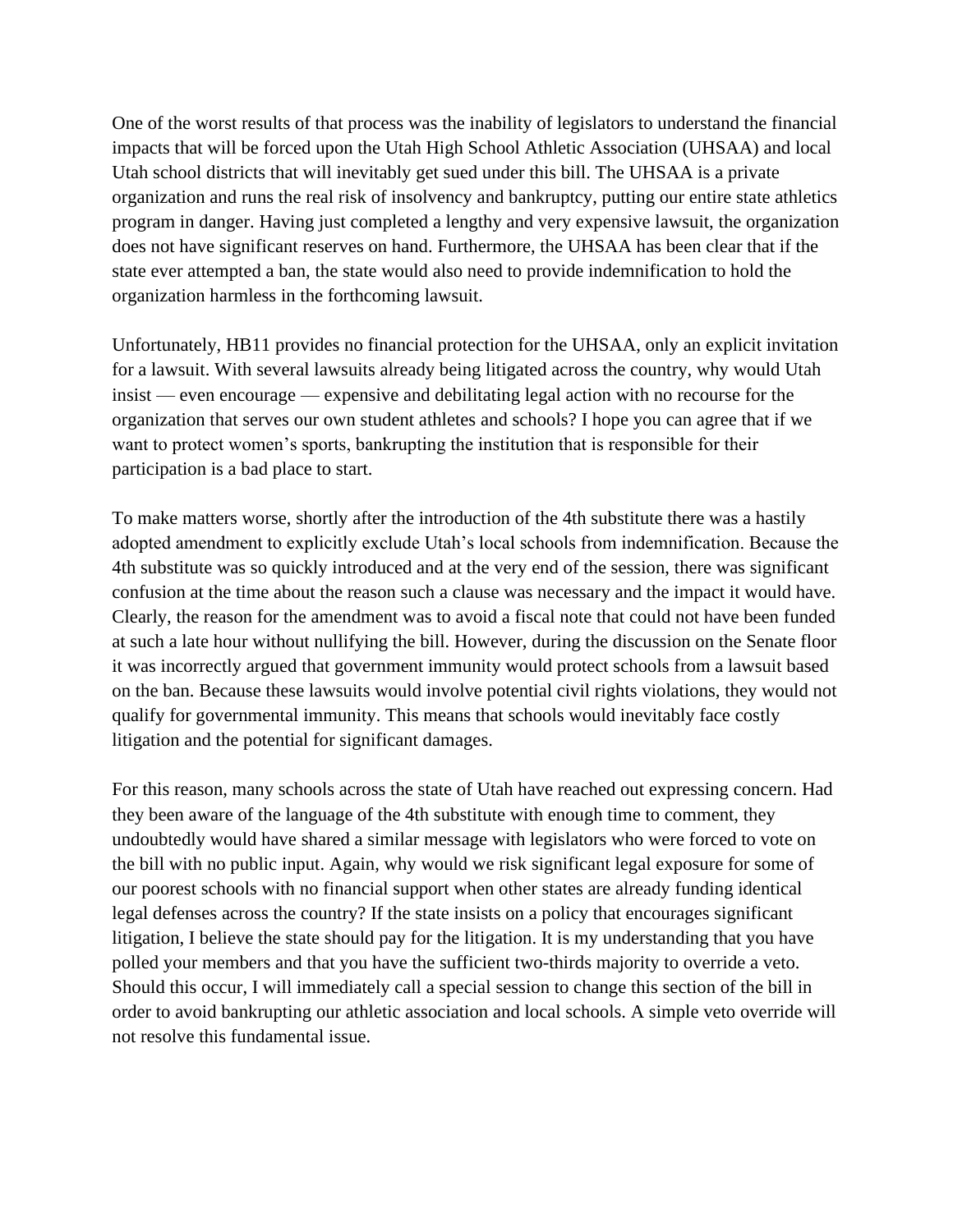I also think it's important to address some of the arguments that came up during the passing of the 4th substitute of the bill. Many legislators brought up the trans swimmer at the University of Pennsylvania, who has recently dominated women's swimming, setting records and lapping the field. I agree with those who are concerned with this egregious example. I believe this is terrible for women's sports. There are natural advantages that come from our birth sex, which is the very reason that we have men's and women's sports in the first place. Setting records and taking scholarships away from biological gendered women should give everyone pause. It's bad for women and it is bad for the LGBTQ community, as it turns allies and reasonable people into opponents. I don't believe that this type of participation is compelled by the Constitution, but that decision will be left to the courts in the months and years to come.

However, there are a few problems with this example being the reason for a complete ban in Utah. First, this bill would do nothing to prevent that example, as HB11 only applies to high school and middle school and does not impact collegiate athletes. And second, if there was a similar example in a Utah high school, the proposed commission would prevent it from happening. Indeed, that is the very purpose of the commission: it would attempt to both protect women's sports and allow our most vulnerable an opportunity to participate. Interestingly, the very legislator who introduced the 4th substitute of the bill called the commission concept "brilliant." I do not know if the commission would completely solve this divisive issue, but I appreciate the innovative and respectful approach that it offers.

I also believe there is broad misunderstanding around the current rules regarding transgender participation in sports. In particular, from the testimony of many, there seems to be a belief that any biologically-born male could simply say he was transgender and begin participating in women's sports. This is incorrect. For many years now, the UHSAA has had in place a rule that only allows male-to-female transgender participation in women's sports after a full year of difficult transition hormone therapy and in consultation with a health care professional. This has likely prevented some participation and helped to even the playing field. As a representative of the UHSAA stated: "As we read the science right now, we like our policy. This year we have four students who have gone through our paperwork and we have not had any complaints from any other students or families or school administrators." I should note that while I have some reservations about a policy that requires or incentivizes these transitions, it is the policy in place.

Finally, there is one more important reason for this veto. I must admit, I am not an expert on transgenderism. I struggle to understand so much of it and the science is conflicting. When in doubt however, I always try to err on the side of kindness, mercy and compassion. I also try to get proximate and I am learning so much from our transgender community. They are great kids who face enormous struggles. Here are the numbers that have most impacted my decision: 75,000, 4, 1, 86 and 56.